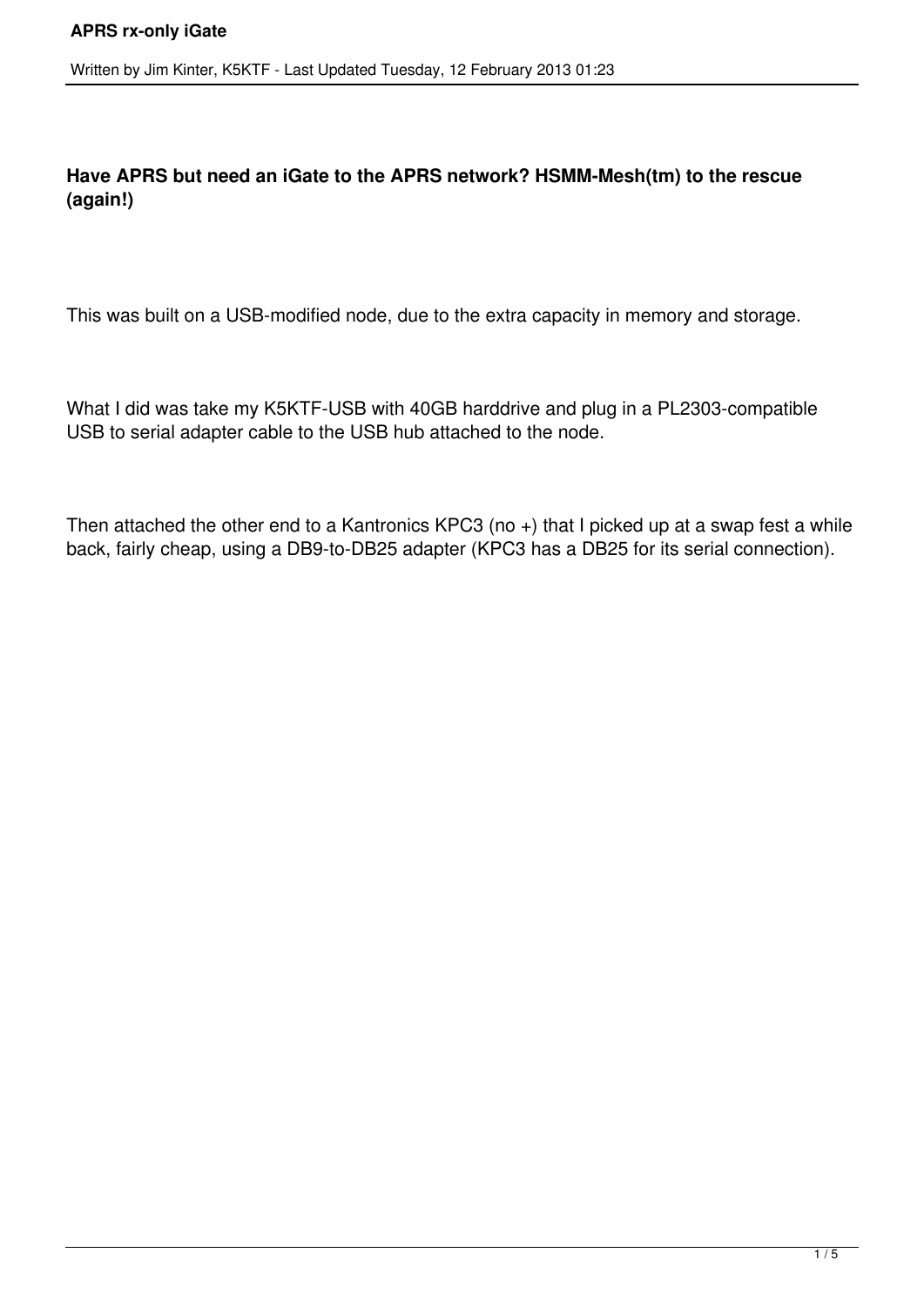## **APRS rx-only iGate**

Written by Jim Kinter, K5KTF - Last Updated Tuesday, 12 February 2013 01:23

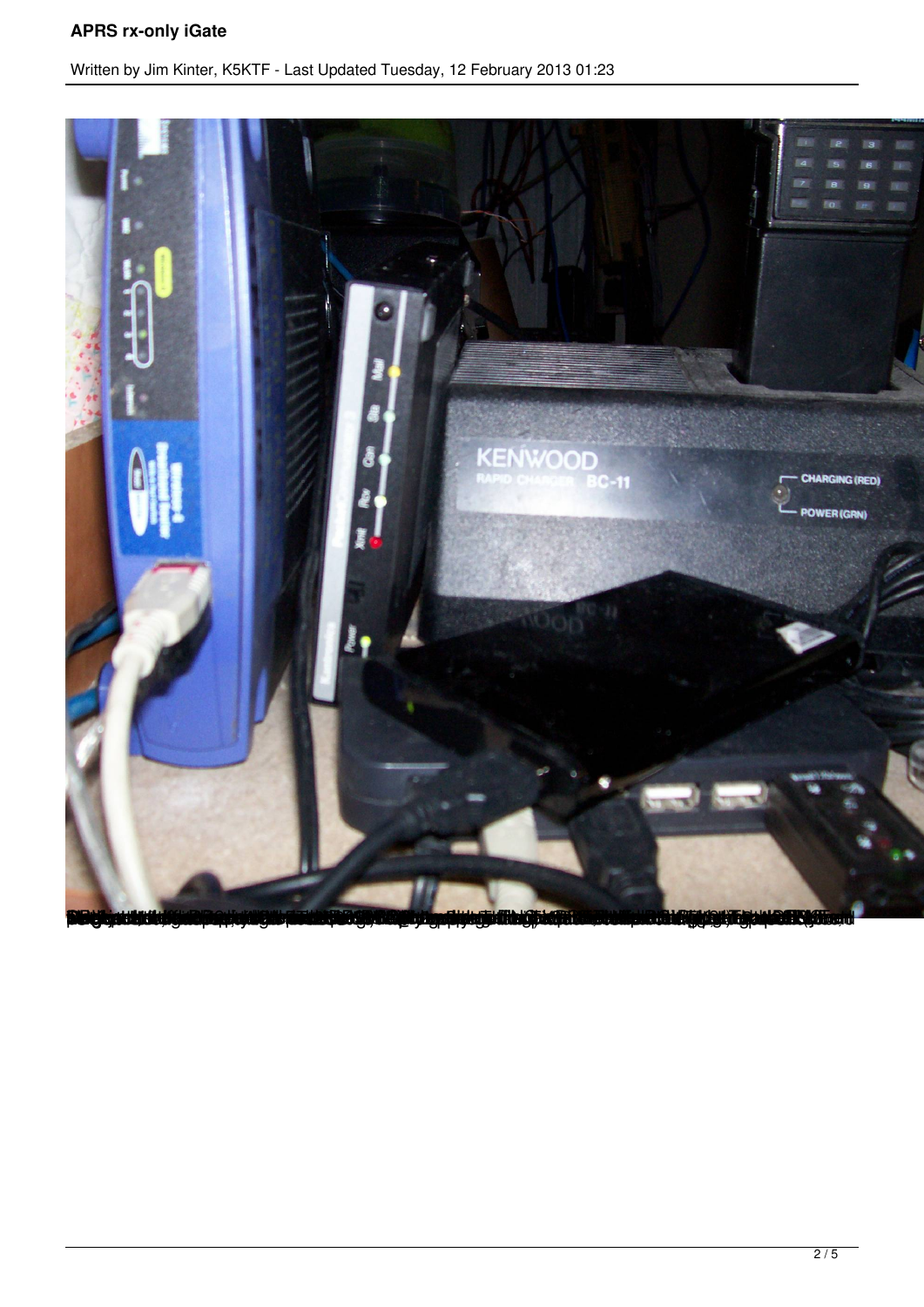## **APRS rx-only iGate**

Written by Jim Kinter, K5KTF - Last Updated Tuesday, 12 February 2013 01:23

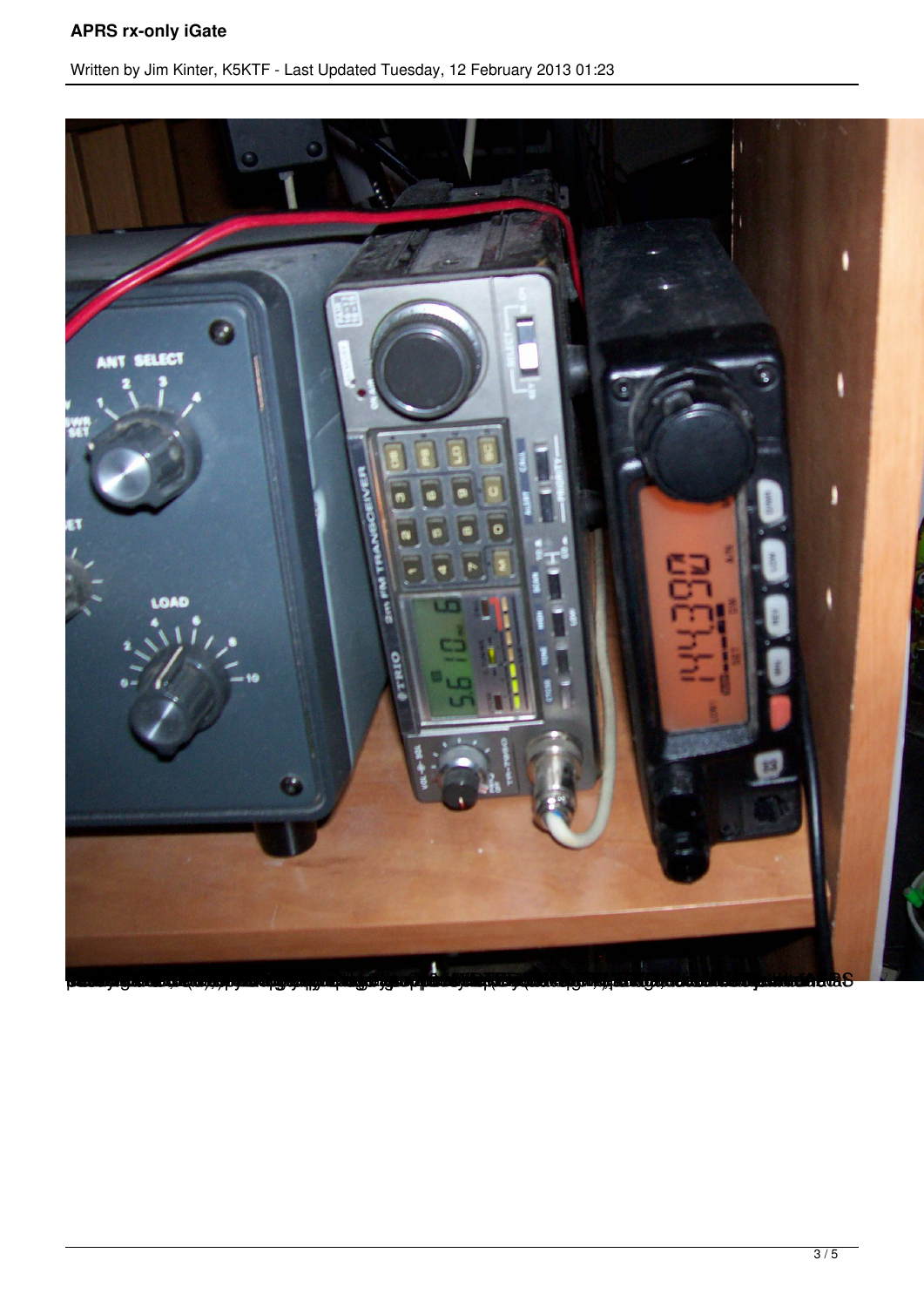## **APRS rx-only iGate**